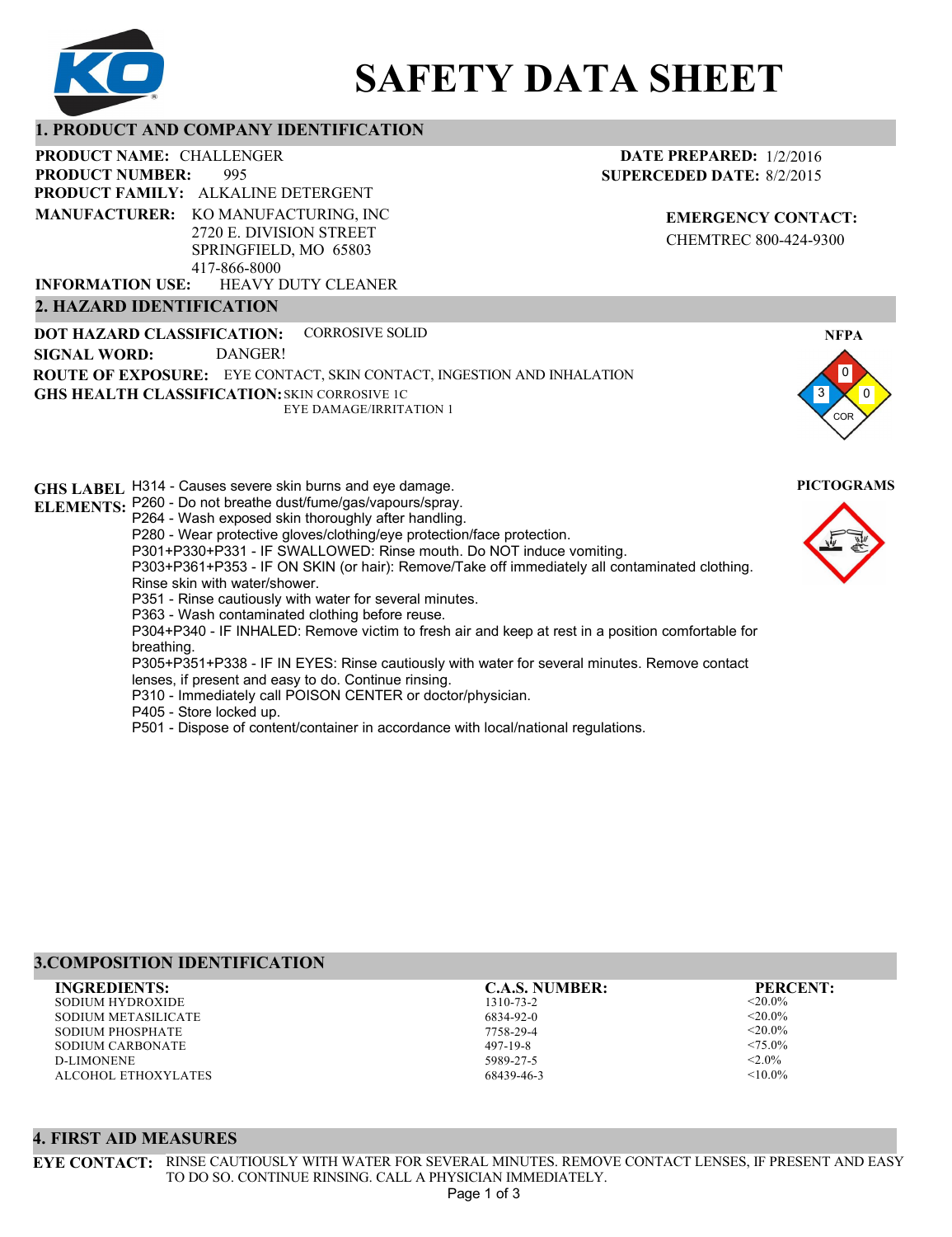# **PRODUCT NAME: CHALLENGER**

#### 995 **PRODUCT NUMBER:**

# **DATE PREPARED:** 1/2/2016 **SUPERCEDED DATE:** 8/2/2015

### **4. FIRST AID MEASURES - CONTINUED**

**SKIN CONTACT:** WASH EXPOSED SKIN THOROUGHLY AFTER HANDELING. REMOVE/TAKE OFF IMMEDIATELY ALL CONTAMINATED CLOTHING. RINSE SKIN WITH WATER/SHOWER. GET MEDICAL ADVICE/ATTENTION.

**INGESTION:** RINSE MOUTH. DO NOT INDUCE VOMITING. IF CONSCIOUS, GIVE LARGE QUANTITIES OF WATER TO DRINK. CALL A POISON CENTER OR PHYSICIAN IMMEDIATELY.

**INHALATION:** REMOVE VICTIM TO FRESH AIR AND KEEP AT REST IN A POSITION COMFORTABLE FOR BREATHING. GIVE OXYGEN OR ARTIFICIAL RESPIRATION AS NEEDED. CALL A POISON CENTER OR PHYSICIAN IMMEDIATELY.

## **5. FIRE FIGHTING MEASURES**

**FLAMMABLE PROPERTIES:** NON FLAMMABLE.

**FLASH POINT:** DOES NOT FLASH.

**SUITABLE EXTINGUISHING MEDIA:** DRY CHEMICAL, FOAM OR CARBON DIOXIDE, WATER SPRAY.

**UNSUITABLE EXTINGUISHING MEDIA:** NOT ESTABLISHED.

**SPECIFIC HAZARDS ARISING** NONE KNOWN.

#### **FROM THE CHEMICAL:**

**PROTECTIVE EQUIPMENT AND PRECAUTIONS FOR FIREFIGHTERS:** APPPROVED) AND FULL PROTECTIVE GEAR. WEAR SELF-CONTAINED BREATHING APPARATUS (PRESSURE DEMAND MSHA/NIOSH

#### **6. ACCIDENTAL RELEASE MEASURES**

**PERSONAL PRECAUTIONS:** AVOID CONTACT WITH EYES AND SKIN. WEAR PROPER PROTECTIVE EQUIPMENT WHEN DEALING WITH RELEASE.

**ENVIRONMENTAL PRECAUTIONS:** CONTAIN SPILL TO AVOID RELEASE TO THE ENVIRONMENT. KEEP CONTAINER TIGHTLY CLOSED.

**METHODS FOR CONTAINMENT** CAREFULLY SWEEP UP MATERIAL AND TRANSFER TO A CONTAINER FOR REUSE OR **AND CLEAN-UP:** DISPOSAL. THOROUGHLY RINSE AREA WITH WATER.

#### **7. HANDLING AND STORAGE**

**HANDLING:** HANDLE WITH CARE AND AVOID CONTACT WITH EYES AND SKIN. ALWAYS WEAR PROPER CHEMICAL RESISTANT PROTECTIVE EQUIPMENT 29CFR1910.132-138. WASH THOROUGHLY AFTER HANDLING.

**STORAGE:** AVOID RELEASE TO THE ENVIRONMENT. STORE IN LOCKED STORAGE USING CORROSIVE RESISTANT CONTAINERS. KEEP OUT OF REACH OF CHILDREN.

#### **8. EXPOSURE CONTROLS/PERSONAL PROTECTION**

**ENGINEERING CONTROLS:** IF DUST OR MIST LEVELS ARE HIGH SPECIAL VENTILATION MAY BE REQUIRED.

**EYE / FACE PROTECTION:** CHEMICAL SAFETY GOGGLES AND FULL FACE SHIELD.

**SKIN PROTECTION:** CHEMICAL RESISTANT GLOVES AND IMPERVIOUS APRON AND BOOTS.

**THRESHOLD LIMIT VALUE (TLV):** SODIUM HYDROXIDE, 2 MG/M³

#### **9. PHYSICAL AND CHEMICAL PROPERTIES**

**PHYSICAL STATE:** SOLID. **APPEARANCE: ODOR: BOILING POINT: FREEZING POINT:** NOT ESTABLISHED. **SPECIFIC GRAVITY:** NOT ESTABLISHED. **pH (1%): EVAPORATION RATE:** NOT ESTABLISHED. **FLASH POINT: LOWER FLAMMABILITY/EXPLOSIVE LIMIT:** NOT ESTABLISHED. **UPPER FLAMMABLE/EXPLOSIVE LIMIT:** NOT ESTABLISHED. NOT ESTABLISHED. 11.7-12.2 DOES NOT FLASH. ORANGE POWDER. LIGHT CITRUS SCENT. **VISCOSITY: REALITIVE DENSITY:** NOT ESTABLISHED. **SOLUBILITY: VAPOR PRESSURE:** NOT ESTABLISHED. **VAPOR DENSITY:** NOT ESTABLISHED. **DECOMPOSITION** NOT ESTABLISHED. **TEMPERATURE: PARTICAL COEFFICIENT:** NOT ESTABLISHED. **N-OCTANOL/WATER** NOT ESTABLISHED. SOLUBLE.

**AUTO-IGNITION TEMPERATURE:** NOT ESTABLISHED.